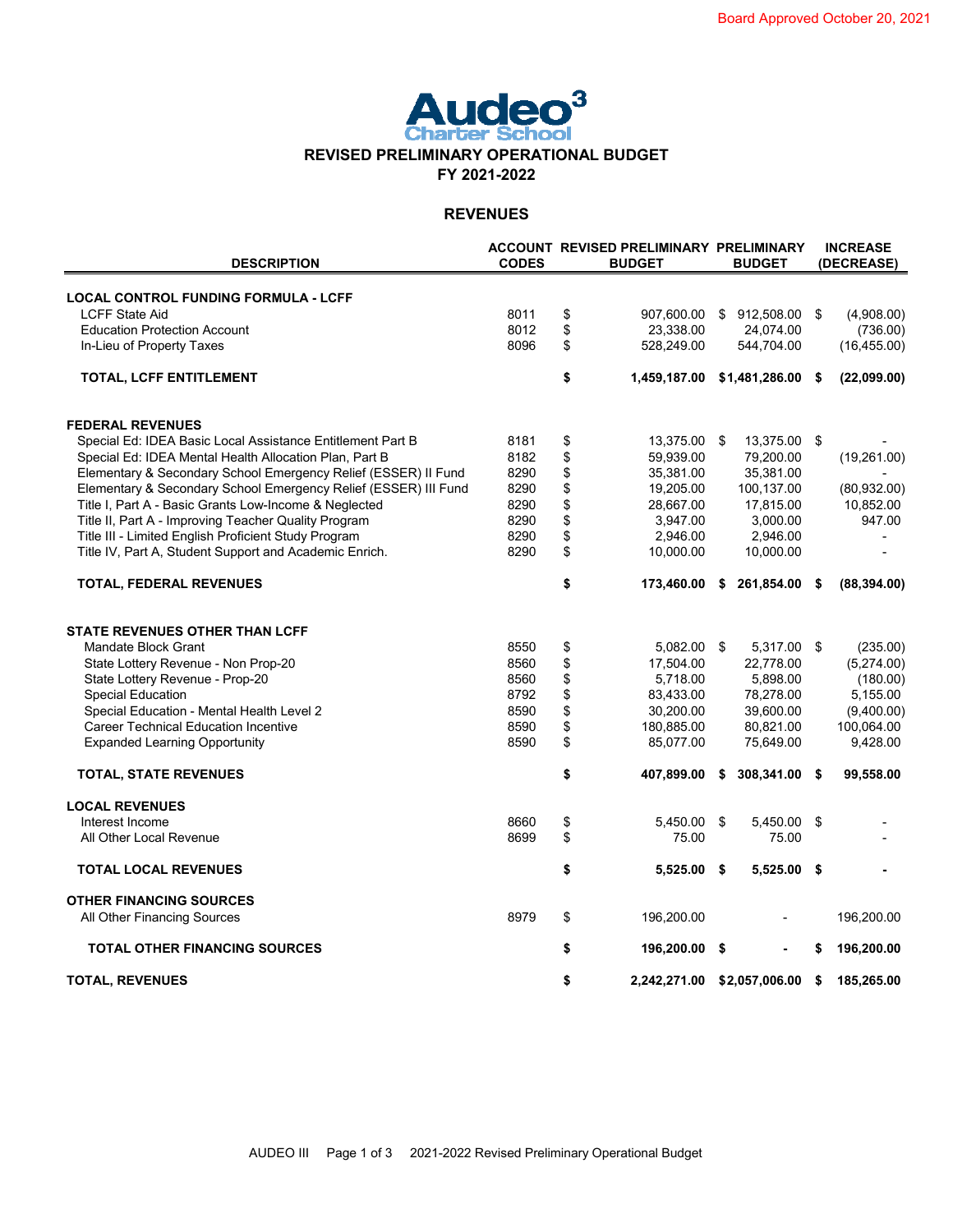

## **REVISED PRELIMINARY OPERATIONAL BUDGET FY 2021-2022**

## **EXPENDITURES**

| <b>DESCRIPTION</b>                                   | <b>ACCOUNT</b><br><b>CODES</b> | <b>REVISED PRELIMINARY</b><br><b>BUDGET</b> |              |    |                |      |             | <b>PRELIMINARY</b><br><b>BUDGET</b> |  |  |  | <b>INCREASE</b><br>(DECREASE) |  |  |
|------------------------------------------------------|--------------------------------|---------------------------------------------|--------------|----|----------------|------|-------------|-------------------------------------|--|--|--|-------------------------------|--|--|
| <b>CERTIFICATED SALARIES</b>                         |                                |                                             |              |    |                |      |             |                                     |  |  |  |                               |  |  |
| <b>Certificated Teachers' Salaries</b>               | 1100                           | \$                                          | 632,381.00   | \$ | 609.787.00     | - \$ | 22,594.00   |                                     |  |  |  |                               |  |  |
| <b>Certificated Pupil Support Salaries</b>           | 1200                           | \$                                          | 107,733.00   |    | 104,448.00     |      | 3,285.00    |                                     |  |  |  |                               |  |  |
| Certificated Supervisors' & Administrators' Salaries | 1300                           | \$                                          | 51,450.00    |    | 49,316.00      |      | 2,134.00    |                                     |  |  |  |                               |  |  |
| <b>Other Certificated Salaries</b>                   | 1900                           | \$                                          | 44,532.00    |    | 48,666.00      |      | (4, 134.00) |                                     |  |  |  |                               |  |  |
| TOTAL, CERTIFICATED SALARIES                         |                                | \$                                          | 836,096.00   | S  | 812,217.00     | -S   | 23,879.00   |                                     |  |  |  |                               |  |  |
| <b>CLASSIFIED SALARIES</b>                           |                                |                                             |              |    |                |      |             |                                     |  |  |  |                               |  |  |
| <b>Non-Cert Support Salaries</b>                     | 2200                           | \$                                          | 30.562.00    |    | 29,386.00      |      | 1,176.00    |                                     |  |  |  |                               |  |  |
| Clerical, Technical, and Office Staff                | 2400                           | \$                                          | 101,622.00   |    | 101,132.00     |      | 490.00      |                                     |  |  |  |                               |  |  |
| TOTAL, CLASSIFIED SALARIES                           |                                | \$                                          | 132,184.00   | S  | 130,518.00     | \$   | 1,666.00    |                                     |  |  |  |                               |  |  |
| <b>EMPLOYEE BENEFITS</b>                             |                                |                                             |              |    |                |      |             |                                     |  |  |  |                               |  |  |
| <b>STRS Retirement</b>                               | 3100                           | \$                                          | 141,467.00   | \$ | 137,427.00 \$  |      | 4,040.00    |                                     |  |  |  |                               |  |  |
| <b>PERS Retirement</b>                               | 3200                           | \$                                          | 30.283.00    |    | 29.902.00      |      | 381.00      |                                     |  |  |  |                               |  |  |
| Social Security/Medicare                             | 3300                           | \$                                          | 22,235.00    |    | 21,762.00      |      | 473.00      |                                     |  |  |  |                               |  |  |
| <b>Health and Welfare</b>                            | 3400                           | \$                                          | 307.542.00   |    | 235,092.00     |      | 72,450.00   |                                     |  |  |  |                               |  |  |
| Unemployment Insurance                               | 3500                           | \$                                          | 4.841.00     |    | 11.596.00      |      | (6,755.00)  |                                     |  |  |  |                               |  |  |
| <b>Workers Compensation Insurance</b>                | 3600                           | \$                                          | 10,845.00    |    | 10,559.00      |      | 286.00      |                                     |  |  |  |                               |  |  |
| <b>TOTAL EMPLOYEE BENEFITS</b>                       |                                | \$                                          | 517,213.00   | S  | 446,338.00     | S    | 70,875.00   |                                     |  |  |  |                               |  |  |
| <b>TOTAL PERSONNEL COST</b>                          |                                | \$                                          | 1,485,493.00 |    | \$1,389,073.00 | -S   | 96,420.00   |                                     |  |  |  |                               |  |  |